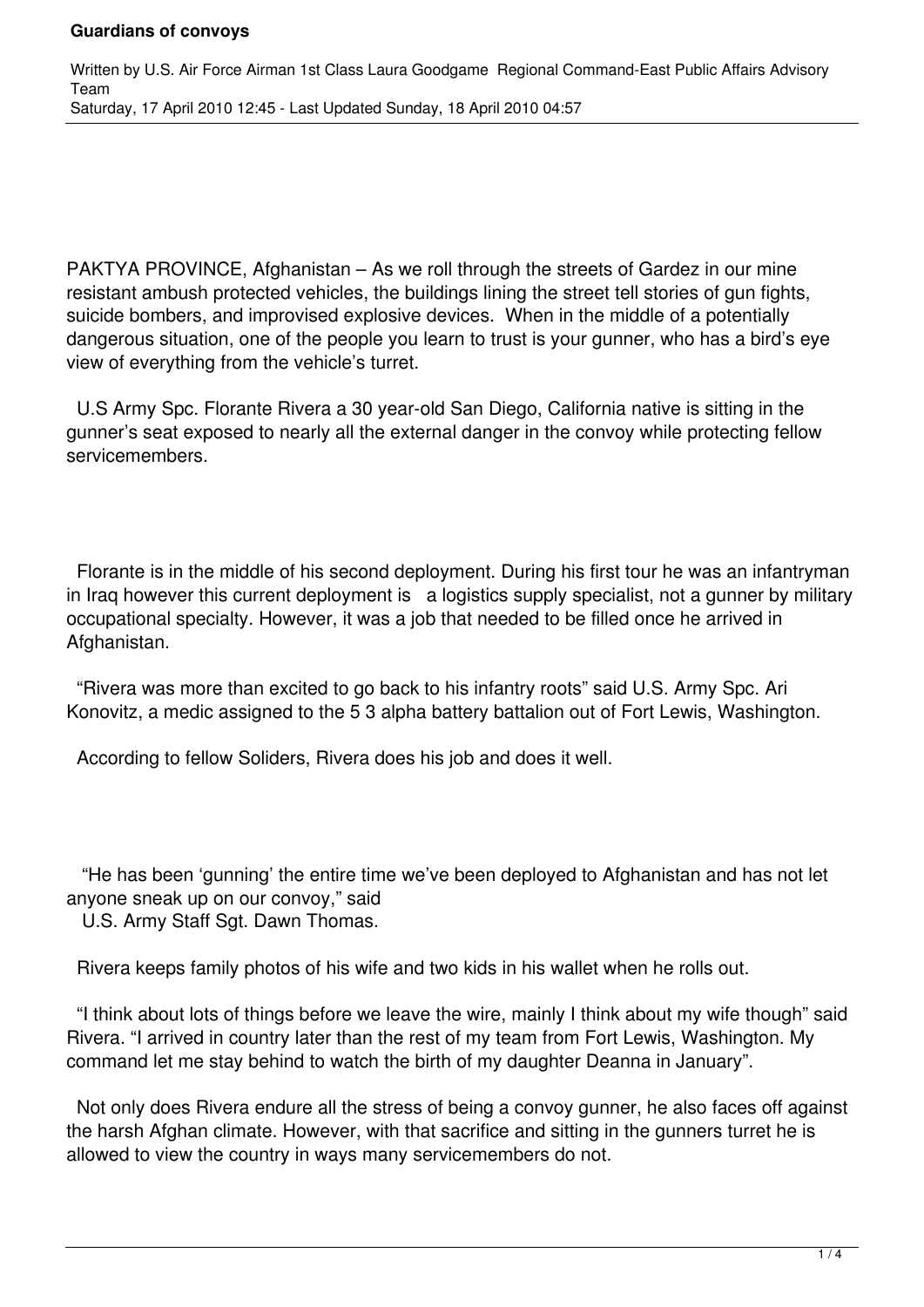Written by U.S. Air Force Airman 1st Class Laura Goodgame Regional Command-East Public Affairs Advisory Team

Saturday, 17 April 2010 12:45 - Last Updated Sunday, 18 April 2010 04:57

 "The weather here can really make you exhausted. There were times it seemed like it was blizzarding back in January, fortunately to the turret has a shield and shade keep the elements outside; the dust will get to you after a long day of riding outside though" says Rivera.

"Afghanistan is beautiful, the winter has lots of snow and in the spring the passes are full of vegetation and livestock as well as camels and monkeys. Unfortunately amongst all the beauty lies danger... I just want to keep my fellow soldiers safe during every mission, and bring everyone home in October.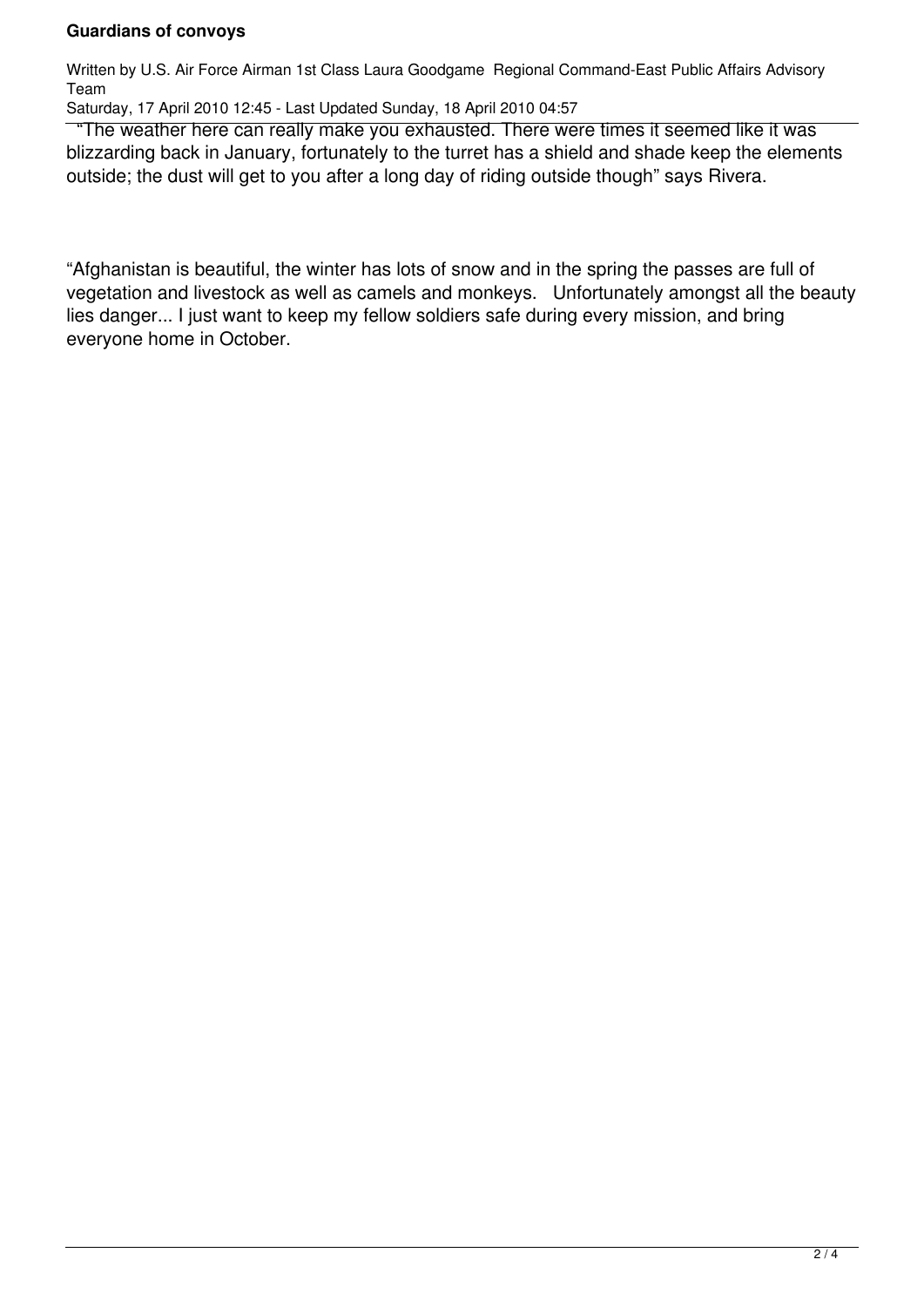Written by U.S. Air Force Airman 1st Class Laura Goodgame Regional Command-East Public Affairs Advisory Team

Saturday, 17 April 2010 12:45 - Last Updated Sunday, 18 April 2010 04:57